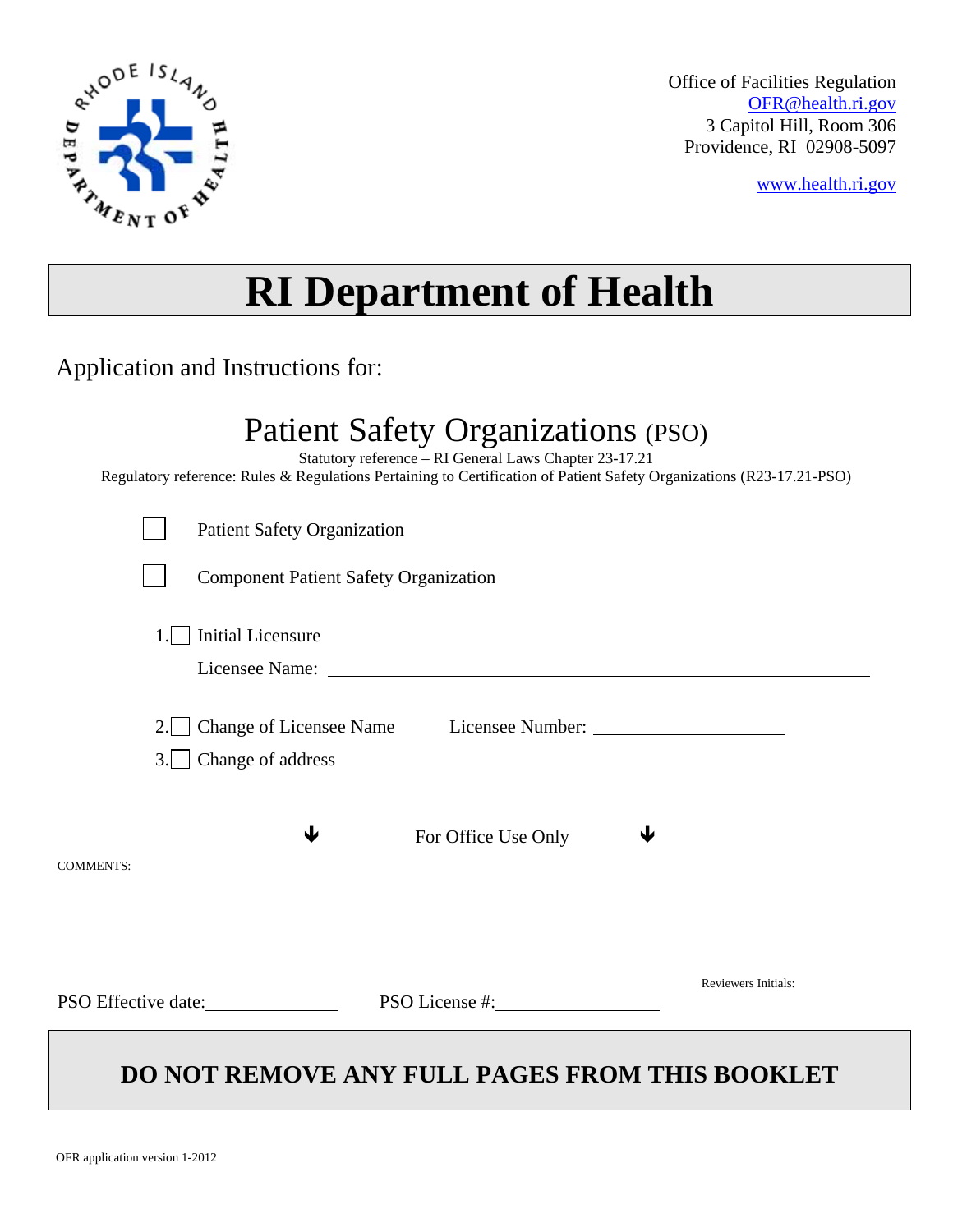#### INSTRUCTIONS

- Please answer all questions. Do not leave blanks. Incomplete forms will be returned to you and your Certification will not be issued. Please type or use a ballpoint pen.
- There is no fee for this application.
- Sign the completed application, return it with the required attachments and mail to:

Rhode Island Department of Health Office of Facilities Regulation 3 Capitol Hill, Room 306 Providence RI 02908-5097

- Refer any questions concerning this application to the **Office of Facilities Regulations** at (401) 222-2566.
- Certification application materials are public records as mandated by Rhode Island law and may be made available to the public, unless otherwise prohibited by State or Federal law.

**Attachments:** If you have been requested to submit attachment(s) with this application, please label and staple each separate attachment and securely affix any and all attachments to this application.

**Postage:** The amount of postage required for mail delivery will vary depending upon the total weight of your attachment(s) and application. Please be careful to include the appropriate postage necessary to mail your completed application.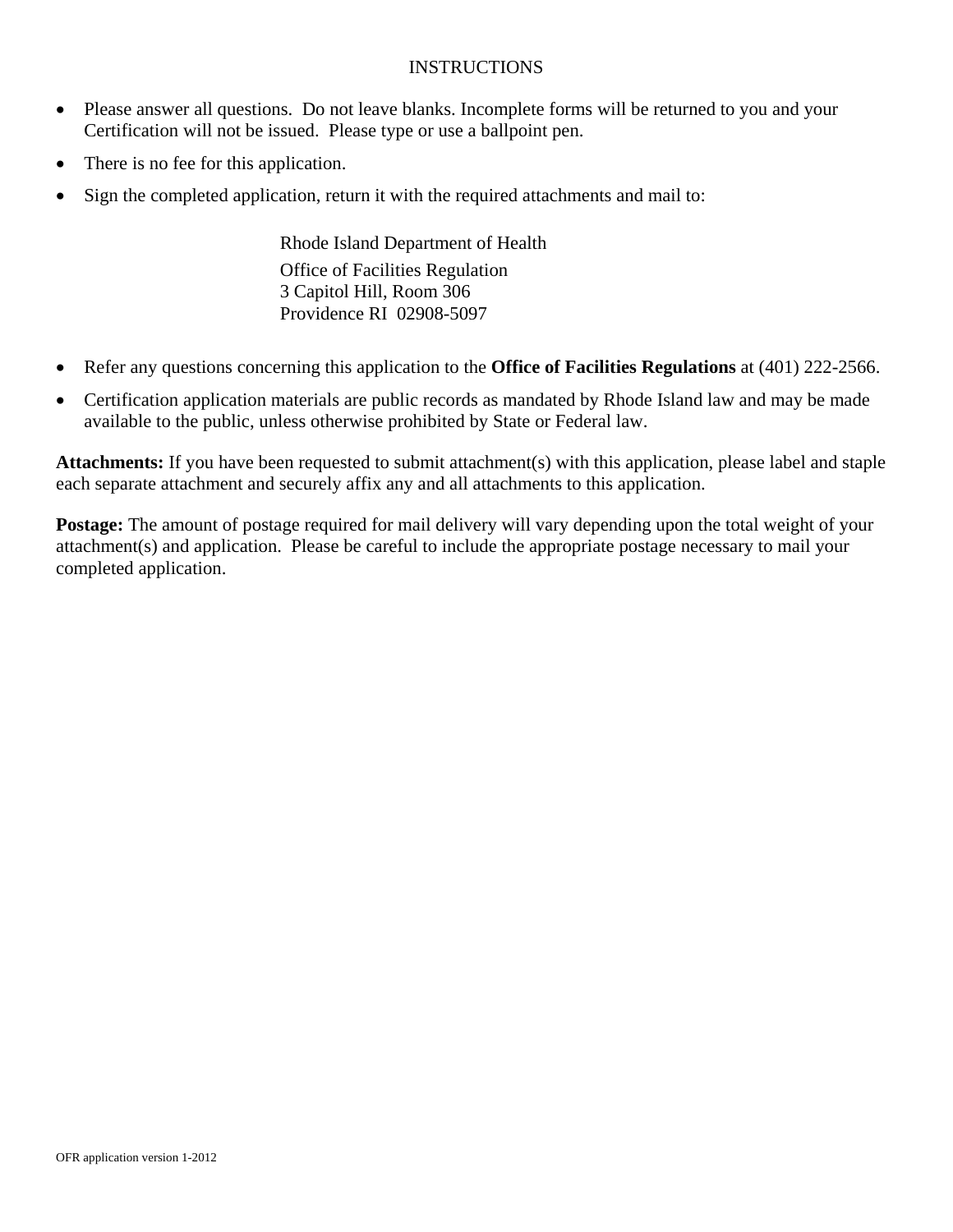| <b>State of Rhode Island and Providence Plantations</b><br><b>Department of Health</b>                                                                                                                                                |                                                                                                                                                                                                                                                                                                                                                                                                                                                                                                                                                                                                                                                                                                                                                                                                                                                                                                                                                                              |                                                                         |  |
|---------------------------------------------------------------------------------------------------------------------------------------------------------------------------------------------------------------------------------------|------------------------------------------------------------------------------------------------------------------------------------------------------------------------------------------------------------------------------------------------------------------------------------------------------------------------------------------------------------------------------------------------------------------------------------------------------------------------------------------------------------------------------------------------------------------------------------------------------------------------------------------------------------------------------------------------------------------------------------------------------------------------------------------------------------------------------------------------------------------------------------------------------------------------------------------------------------------------------|-------------------------------------------------------------------------|--|
| <b>Licensee Name:</b><br>Please provide the name of the<br>licensee for which certificate is<br>requested.                                                                                                                            | Name:<br>(As is or will be known to the public)                                                                                                                                                                                                                                                                                                                                                                                                                                                                                                                                                                                                                                                                                                                                                                                                                                                                                                                              |                                                                         |  |
| <b>Ownership Type:</b><br>Please check ONE                                                                                                                                                                                            | $\Box$ Corporation<br>$\Box$ Partnership<br>Sole Proprietorship                                                                                                                                                                                                                                                                                                                                                                                                                                                                                                                                                                                                                                                                                                                                                                                                                                                                                                              | Limited Liability Company<br>Limited Partnership<br>Governmental Entity |  |
| <b>Additional Ownership</b><br><b>Information:</b><br>Ownership information for the<br>'Ownership Type' as needed.                                                                                                                    | Name: Name: Name: Name: Name: Name: Name: Name: Name: Name: Name: Name: Name: Name: Name: Name: Name: Name: Name: Name: Name: Name: Name: Name: Name: Name: Name: Name: Name: Name: Name: Name: Name: Name: Name: Name: Name:<br>DBA: the contract of the contract of the contract of the contract of the contract of the contract of the contract of the contract of the contract of the contract of the contract of the contract of the contract of the contr                                                                                                                                                                                                                                                                                                                                                                                                                                                                                                              |                                                                         |  |
| <b>Licensee Contact Information:</b><br>Please provide the licensee.<br>Phone, Fax and both a general<br>E-mail for the licensee and a<br>contact individual                                                                          | Licensee Email Address: All Address: All Address: All Address: All Address: All Address: All Address: All Address: All Address: All Address: All Address: All Address: All Address: All Address: All Address: All Address: All<br>Official Contact Name: Name: Name: Name: Name: Name: Name: Name: Name: Name: Name: Name: Name: Name: Name: Name: Name: Name: Name: Name: Name: Name: Name: Name: Name: Name: Name: Name: Name: Name: Name: Name: Name: Name: N<br>Phone Number:<br>Fax Number: No. 2014 19:30 and 2014 19:30 and 2014 19:30 and 2014 19:30 and 2014 19:30 and 2014 19:30 and 2014                                                                                                                                                                                                                                                                                                                                                                          |                                                                         |  |
| <b>Licensee Official Location:</b><br>Public information<br><b>Used on HEALTH website</b>                                                                                                                                             | Address Line 2:<br>Address Line 3: Note that the contract of the contract of the contract of the contract of the contract of the contract of the contract of the contract of the contract of the contract of the contract of the contract of the<br>Address City, State, Zip Code: University of the Second State of the Second State of the Second State of the Second State of the Second State of the Second State of the Second State of the Second State of the Second State<br>Country: Country:<br>Phone:<br>Fax:<br>Email Address: The Second Second Second Second Second Second Second Second Second Second Second Second Second Second Second Second Second Second Second Second Second Second Second Second Second Second Second Second Second                                                                                                                                                                                                                    |                                                                         |  |
| <b>Licensee Mailing Information:</b><br>Please provide the mailing<br>information for all<br>communication regarding this<br>certificate, if different from<br>Licensee Location Information<br>(Not published on HEALTH<br>website). | Address Line 1: New York Contract the Contract of the Contract of the Contract of the Contract of the Contract of the Contract of the Contract of the Contract of the Contract of the Contract of the Contract of the Contract<br>Address Line 2: New York Contact the Contact of the Contact of the Contact of the Contact of the Contact of the Contact of the Contact of the Contact of the Contact of the Contact of the Contact of the Contact of the Conta<br>Address Line 3:<br>Country:<br>Phone:<br>Fax: The contract of the contract of the contract of the contract of the contract of the contract of the contract of the contract of the contract of the contract of the contract of the contract of the contract of the contr<br>Email Address: The Second Second Second Second Second Second Second Second Second Second Second Second Second Second Second Second Second Second Second Second Second Second Second Second Second Second Second Second Second |                                                                         |  |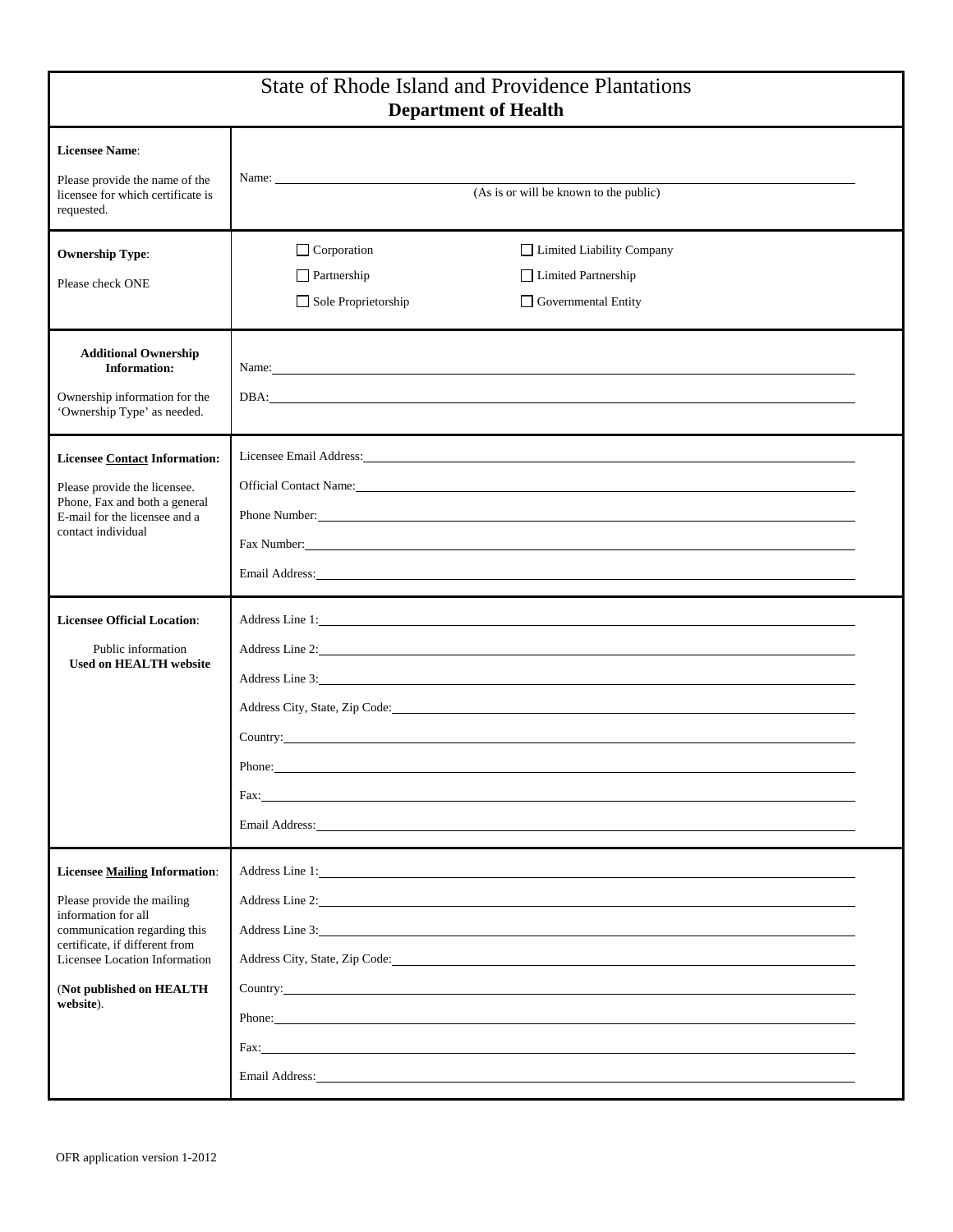| <b>Parent Organization, Group</b><br><b>Affiliation:</b><br>Please complete this section if<br>there is any parent organization,<br>group affiliation or other entity<br>that is on the top of the<br>Licensee/agency control | Corporation Type: The Communication of the Communication of the Communication of the Communication of the Communication of the Communication of the Communication of the Communication of the Communication of the Communicati<br>Name of Organization:<br>Address Line 1:<br>Address Line 2:<br>Address Line 3: No. 1996. The Second Second Second Second Second Second Second Second Second Second Second Second Second Second Second Second Second Second Second Second Second Second Second Second Second Second Second Sec<br>Address City, State, Zip Code: No. 2014. The Contract of the Contract of the Contract of the Contract of the Contract of the Contract of the Contract of the Contract of the Contract of the Contract of the Contract of the C<br>Country: Country:<br>Phone:<br>Fax: The contract of the contract of the contract of the contract of the contract of the contract of the contract of the contract of the contract of the contract of the contract of the contract of the contract of the contr<br>Email Address: No. 2014 19:30 and 2014 19:30 and 20:30 and 20:30 and 20:30 and 20:30 and 20:30 and 20:30 and 20:30 and 20:30 and 20:30 and 20:30 and 20:30 and 20:30 and 20:30 and 20:30 and 20:30 and 20:30 and 20:30 and 20: |                    |           |
|-------------------------------------------------------------------------------------------------------------------------------------------------------------------------------------------------------------------------------|----------------------------------------------------------------------------------------------------------------------------------------------------------------------------------------------------------------------------------------------------------------------------------------------------------------------------------------------------------------------------------------------------------------------------------------------------------------------------------------------------------------------------------------------------------------------------------------------------------------------------------------------------------------------------------------------------------------------------------------------------------------------------------------------------------------------------------------------------------------------------------------------------------------------------------------------------------------------------------------------------------------------------------------------------------------------------------------------------------------------------------------------------------------------------------------------------------------------------------------------------------------------|--------------------|-----------|
| <b>Additional Certifications</b><br><b>Required of Component</b>                                                                                                                                                              | > Is the PSO applicant a component of another organization?<br>If YES, the following three (3) items must also be addressed.                                                                                                                                                                                                                                                                                                                                                                                                                                                                                                                                                                                                                                                                                                                                                                                                                                                                                                                                                                                                                                                                                                                                         | $\Box$ Yes         | $\Box$ No |
| Organizations:<br>If applicable, please certify that<br>the applicant will comply with<br>the additional requirements for a                                                                                                   | The applicant PSO shall comply with separation of patient safety work product as required<br>under $§6.2(c)(1)$ of Rules and Regulations Pertaining to Certification of Patient Safety<br>Organizations [R23-17.21-PSO].                                                                                                                                                                                                                                                                                                                                                                                                                                                                                                                                                                                                                                                                                                                                                                                                                                                                                                                                                                                                                                             |                    | $\Box$ No |
| component PSO.                                                                                                                                                                                                                | The applicant PSO shall comply with nondisclosure of patient safety work product as required<br>under $§6.2(c)(2)$ of Rules and Regulations Pertaining to Certification of Patient Safety<br>Organizations [R23-17.21-PSO].                                                                                                                                                                                                                                                                                                                                                                                                                                                                                                                                                                                                                                                                                                                                                                                                                                                                                                                                                                                                                                          | $\Box$ Yes         | $\Box$ No |
|                                                                                                                                                                                                                               | • The pursuit of the mission of the applicant component PSO shall not create a conflict of<br>interest with the rest of the parent organization(s) of which it is a part as required under<br>$\Box$ Yes<br>$\Box$ No<br>§6.2(c)(3) of Rules and Regulations Pertaining to Certification of Patient Safety Organizations<br>$[R23-17.21-PSO]$ .                                                                                                                                                                                                                                                                                                                                                                                                                                                                                                                                                                                                                                                                                                                                                                                                                                                                                                                      |                    |           |
| <b>SSN/FEIN:</b><br>(Social Security                                                                                                                                                                                          | Pursuant to Chapter 76 of Title 5 of the Rhode Island General Laws, as amended, any person applying for or renewing any<br>license, permit, or other authority to conduct a business or occupation within Rhode Island must have filed all required<br>state tax returns and paid all taxes due the state or must have entered into a written installment agreement to pay                                                                                                                                                                                                                                                                                                                                                                                                                                                                                                                                                                                                                                                                                                                                                                                                                                                                                           |                    |           |
| <b>Number/Federal Employer</b><br><b>Identification Number)</b>                                                                                                                                                               | delinquent state taxes that is satisfactory to the Tax Administrator.                                                                                                                                                                                                                                                                                                                                                                                                                                                                                                                                                                                                                                                                                                                                                                                                                                                                                                                                                                                                                                                                                                                                                                                                |                    |           |
|                                                                                                                                                                                                                               |                                                                                                                                                                                                                                                                                                                                                                                                                                                                                                                                                                                                                                                                                                                                                                                                                                                                                                                                                                                                                                                                                                                                                                                                                                                                      |                    |           |
| <b>Federal PSO Certification:</b><br>Please provide the requested                                                                                                                                                             | Federal PSO Number:<br><b>Effective Date of Listing:</b>                                                                                                                                                                                                                                                                                                                                                                                                                                                                                                                                                                                                                                                                                                                                                                                                                                                                                                                                                                                                                                                                                                                                                                                                             |                    |           |
| information regarding the<br>applicant's listing as a PSO                                                                                                                                                                     | Listing Expiration Date:                                                                                                                                                                                                                                                                                                                                                                                                                                                                                                                                                                                                                                                                                                                                                                                                                                                                                                                                                                                                                                                                                                                                                                                                                                             |                    |           |
| pursuant to 42 CFR Part 3.                                                                                                                                                                                                    | Please provide a copy of the Federal Certification with this Application                                                                                                                                                                                                                                                                                                                                                                                                                                                                                                                                                                                                                                                                                                                                                                                                                                                                                                                                                                                                                                                                                                                                                                                             |                    |           |
| <b>Certification Regarding</b><br><b>Patient Safety Activities:</b>                                                                                                                                                           | $\triangleright$ Efforts to improve patient safety and the quality of health care delivery                                                                                                                                                                                                                                                                                                                                                                                                                                                                                                                                                                                                                                                                                                                                                                                                                                                                                                                                                                                                                                                                                                                                                                           | $\blacksquare$ Yes | $\Box$ No |
| Please certify that the applicant<br>has written policies and<br>procedures in place to perform<br>each of the eight (8) designated<br>patient safety activities.                                                             | $\triangleright$ Collection and analysis of patient safety work product                                                                                                                                                                                                                                                                                                                                                                                                                                                                                                                                                                                                                                                                                                                                                                                                                                                                                                                                                                                                                                                                                                                                                                                              | $\blacksquare$ Yes | $\Box$ No |
|                                                                                                                                                                                                                               | $\triangleright$ Development and dissemination of information with respect to improving patient safety, such as<br>recommendations, protocols, or information regarding best practices                                                                                                                                                                                                                                                                                                                                                                                                                                                                                                                                                                                                                                                                                                                                                                                                                                                                                                                                                                                                                                                                               |                    | $\Box$ No |
|                                                                                                                                                                                                                               | > Utilization of patient safety work product for the purposes of encouraging a culture of safety and of<br>providing feedback and assistance to effectively minimize patient risk                                                                                                                                                                                                                                                                                                                                                                                                                                                                                                                                                                                                                                                                                                                                                                                                                                                                                                                                                                                                                                                                                    | $\Box$ Yes         | $\Box$ No |
| $\triangleright$ Maintenance of procedures to preserve confidentiality with respect to patient safety work product                                                                                                            |                                                                                                                                                                                                                                                                                                                                                                                                                                                                                                                                                                                                                                                                                                                                                                                                                                                                                                                                                                                                                                                                                                                                                                                                                                                                      |                    | $\Box$ No |
|                                                                                                                                                                                                                               | $\Box$ No<br>$\Box$ Yes<br>$\triangleright$ Provision of appropriate security measures with respect to patient safety work product                                                                                                                                                                                                                                                                                                                                                                                                                                                                                                                                                                                                                                                                                                                                                                                                                                                                                                                                                                                                                                                                                                                                   |                    |           |
| $\Box$ Yes<br>$\triangleright$ Utilization of qualified staff                                                                                                                                                                 |                                                                                                                                                                                                                                                                                                                                                                                                                                                                                                                                                                                                                                                                                                                                                                                                                                                                                                                                                                                                                                                                                                                                                                                                                                                                      |                    | $\Box$ No |
|                                                                                                                                                                                                                               | > Activities related to the operation of a patient safety evaluation system and to the provision of<br>$\Box$ Yes<br>feedback to participants in a patient safety evaluation system                                                                                                                                                                                                                                                                                                                                                                                                                                                                                                                                                                                                                                                                                                                                                                                                                                                                                                                                                                                                                                                                                  |                    |           |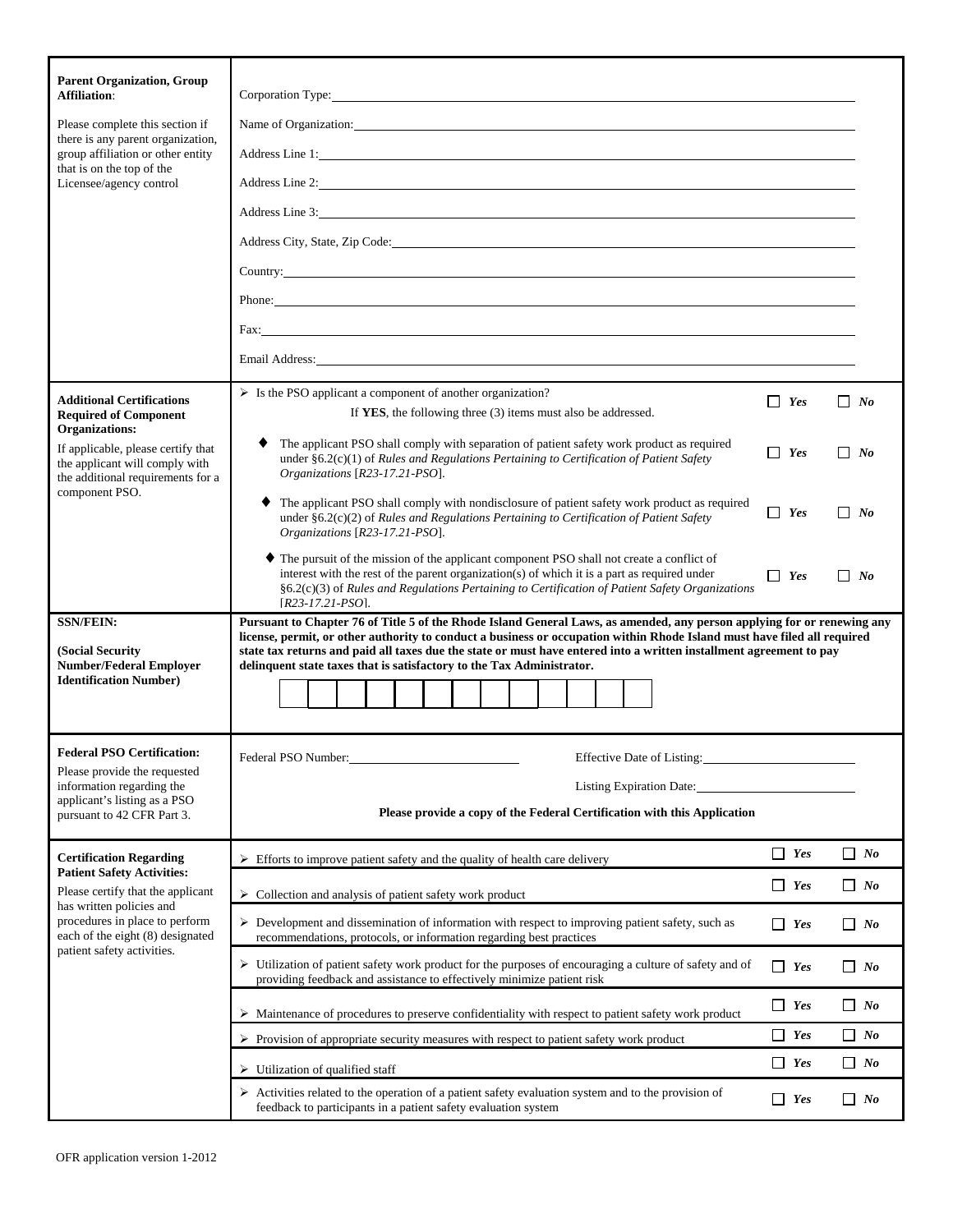| <b>Certification Regarding PSO</b><br>Criteria:                                                   | $\triangleright$ The mission and primary activity of the applicant PSO shall be to conduct activities that are to<br>$\Box$ Yes<br>improve patient safety and the quality of health care delivery.                                                                                                                                                                                                                                                                                                    |                                          |            | $\Box$ No |
|---------------------------------------------------------------------------------------------------|-------------------------------------------------------------------------------------------------------------------------------------------------------------------------------------------------------------------------------------------------------------------------------------------------------------------------------------------------------------------------------------------------------------------------------------------------------------------------------------------------------|------------------------------------------|------------|-----------|
| Please certify that the applicant<br>will comply with each of the six<br>(6) designated criteria. | $\triangleright$ The applicant PSO shall have appropriately qualified workforce members, including licensed or<br>certified medical professionals.                                                                                                                                                                                                                                                                                                                                                    |                                          | $\Box$ Yes | $\Box$ No |
|                                                                                                   | $\triangleright$ The applicant PSO is not a health insurance issuer, and is not a component of a health insurance<br>issuer.                                                                                                                                                                                                                                                                                                                                                                          |                                          |            | $\Box$ No |
|                                                                                                   | $\triangleright$ The applicant PSO shall make disclosures to the Director of Health as required under §5.4 of Rules<br>$\Box$ Yes<br>$\Box$ No<br>and Regulations Pertaining to Certification of Patient Safety Organizations [R23-17.21-PSO].                                                                                                                                                                                                                                                        |                                          |            |           |
|                                                                                                   | To the extent practical and appropriate, the applicant PSO shall collect patient safety work product<br>from reporting entities in a standardized manner that permits valid comparisons of similar cases<br>among similar reporting entities.                                                                                                                                                                                                                                                         |                                          | $\Box$ Yes | $\Box$ No |
|                                                                                                   | $\triangleright$ The applicant PSO shall utilize patient safety work product for the purpose of providing direct<br>feedback and assistance to reporting entities to effectively minimize patient risk.                                                                                                                                                                                                                                                                                               |                                          | $\Box$ Yes | $\Box$ No |
| <b>Additional Certification</b><br><b>Regarding PSO Contract</b><br>Criteria:                     | The applicant PSO, within the initial two $(2)$ year certification period, must enter into at least two $(2)$ bona fide contracts, each of<br>a reasonable period of time, each with a different reporting entity for the purpose of receiving and reviewing patient safety work<br>product.                                                                                                                                                                                                          |                                          |            |           |
| Please certify that the applicant<br>will comply with specified<br>contract criteria.             | $\rightarrow$ Does the applicant PSO already have at least two (2) bona fide contracts which meet the criteria<br>$\Box$ Yes<br>$\Box$ No<br>specified $\S6.2(b)(1)(iii)$ of Rules and Regulations Pertaining to Certification of Patient Safety<br>Organizations [R23-17.21-PSO]?                                                                                                                                                                                                                    |                                          |            |           |
|                                                                                                   | If "Yes" or for certification renewal, please attach documentation or information regarding contracts marked<br>"Confidential"                                                                                                                                                                                                                                                                                                                                                                        |                                          |            |           |
|                                                                                                   | If NO, A PSO shall be required to submit a supplemental certification and explanation to the Director of Health pursuant to<br>§5.4(a) of Rules and Regulations Pertaining to Certification of Patient Safety Organizations [R23-17.21-PSO].                                                                                                                                                                                                                                                          |                                          |            |           |
| <b>Affidavit of Applicant</b>                                                                     | <b>AFFIDAVIT AND SIGNATURE</b>                                                                                                                                                                                                                                                                                                                                                                                                                                                                        |                                          |            |           |
| Please read, sign and date this<br>affidavit.                                                     | <b>This Application Must be Signed</b>                                                                                                                                                                                                                                                                                                                                                                                                                                                                |                                          |            |           |
|                                                                                                   | I certify that the applicant complies with the prohibition regarding an ineligible entity as defined in §2.2<br>of Rules and Regulations Pertaining to Certification of Patient Safety Organizations [R23-17.21-PSO].                                                                                                                                                                                                                                                                                 |                                          |            |           |
|                                                                                                   | I have read carefully the questions in the foregoing application and have answered them completely,<br>without reservations of any kind, and I declare under penalty of perjury that my answers and all<br>statements made by me herein are true and correct. Should I furnish any false information in this<br>application, I hereby agree that such act shall constitute cause for denial, suspension or revocation of<br>this Certification in the State of Rhode Island.                          |                                          |            |           |
|                                                                                                   | I understand that this is a continuing application and that I have an affirmative duty to inform the Rhode<br>Island Department of Health of any change in the answers to these questions after this application and<br>this Affidavit is signed.<br>I hereby declare, under penalty of perjury, that I have filed all required state tax returns and have either<br>paid all taxes due the state or have entered into a written installment agreement with the Rhode Island<br>Division of Taxation. |                                          |            |           |
|                                                                                                   |                                                                                                                                                                                                                                                                                                                                                                                                                                                                                                       |                                          |            |           |
|                                                                                                   |                                                                                                                                                                                                                                                                                                                                                                                                                                                                                                       |                                          |            |           |
|                                                                                                   | <b>Signature of Authorized Person</b>                                                                                                                                                                                                                                                                                                                                                                                                                                                                 | <b>Printed Name of Authorized Person</b> |            |           |
|                                                                                                   | Date of Signature (MM/DD/YY)                                                                                                                                                                                                                                                                                                                                                                                                                                                                          | <b>Title of Authorized Person</b>        |            |           |
|                                                                                                   | Furnishing the FEIN is mandatory. The FEIN will be transmitted to the Rhode Island Division of<br>Taxation pursuant to Chapter 76 of Title 5 of the Rhode Island General Laws, as amended.                                                                                                                                                                                                                                                                                                            |                                          |            |           |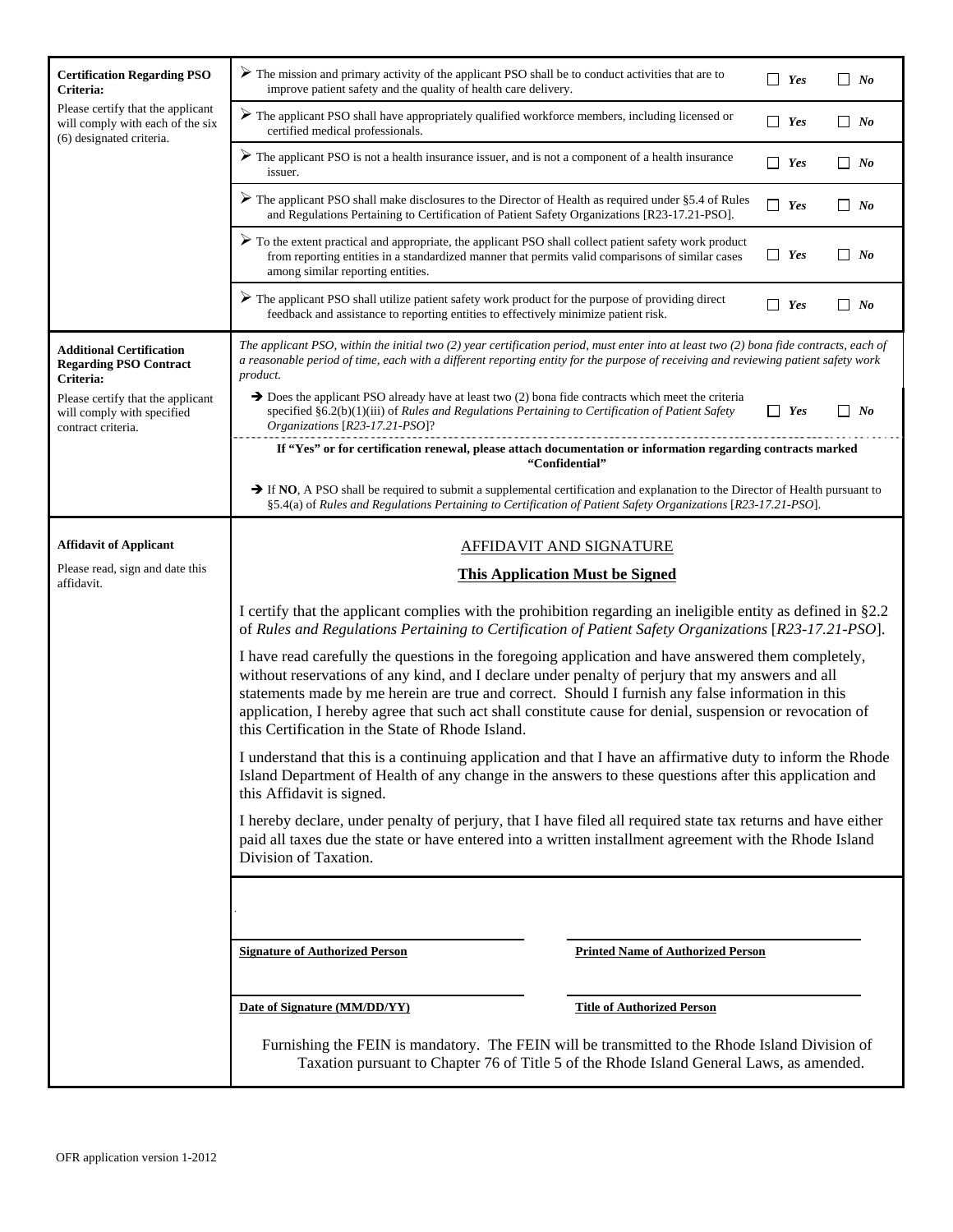#### Rhode Island Department of Health **Instructions For Disclosure Statement – PSO Relationship With a Reporting Entity**

#### **When Must a Disclosure Statement Be Submitted?**

§5.4(b) of the *Rules and Regulations Pertaining to Certification of Patient Safety Organizations* [*R23-17.21-PSO*] requires that a Patient Safety Organization (PSO) fully disclose to the Director of Health any financial, contractual or reporting relationships the PSO has with a reporting entity and, if applicable, the extent to which the PSO is not independently managed or controlled, or if it does not operate independently from, the reporting entity.

[**NOTE***: A revised disclosure statement may be voluntarily submitted when a relationship or form of control described in a previous statement submitted to the Director of Health terminates. It is not required.*]

#### **Deadline for Filing a Disclosure Statement**

A PSO is required to submit a disclosure statement to the Director of Health within forty five (45) days of the date that the PSO entered each relationship where the circumstances described in either §5.4(b)(1) or §5.4(b)(2) of the *Rules and Regulations Pertaining to Certification of Patient Safety Organizations* [*R23-17.21-PSO*] are applicable.

#### **Content of a Disclosure Statement**

- (a) A PSO shall fully disclose any contractual, financial or reporting relationships described below that it has with a reporting entity.
	- (1) Contractual relationships which are not limited to relationships based on formal contracts but also encompass relationships based on any oral or written agreement or any arrangement that imposes responsibilities on the PSO.
	- (2) Financial relationships including any direct or indirect ownership or investment relationship between the PSO and the contracting reporting entity, shared or common financial interests or direct or indirect compensation arrangement, whether in cash or in-kind.
	- (3) Reporting relationships including any relationship that gives the reporting entity access to information or control, directly or indirectly, over the work of the PSO that is not available to other contracting reporting entities.
- (b) A PSO shall fully disclose if it is not independently managed or controlled, or if it does not operate independently from, the contracting reporting entity. In particular, the PSO shall further disclose whether the contracting reporting entity has exercised or imposed any type of management control that could limit the PSO's ability to fairly and accurately perform patient safety activities and fully describe such control(s).
- (c) PSOs may also describe or include in their disclosure statements, as applicable, any agreements, stipulations, or procedural safeguards that have been created to protect the ability of the PSO to operate independently or information that indicates the limited impact or insignificance of its financial, reporting or contractual relationships with a contracting reporting entity

*Revised: March 2009*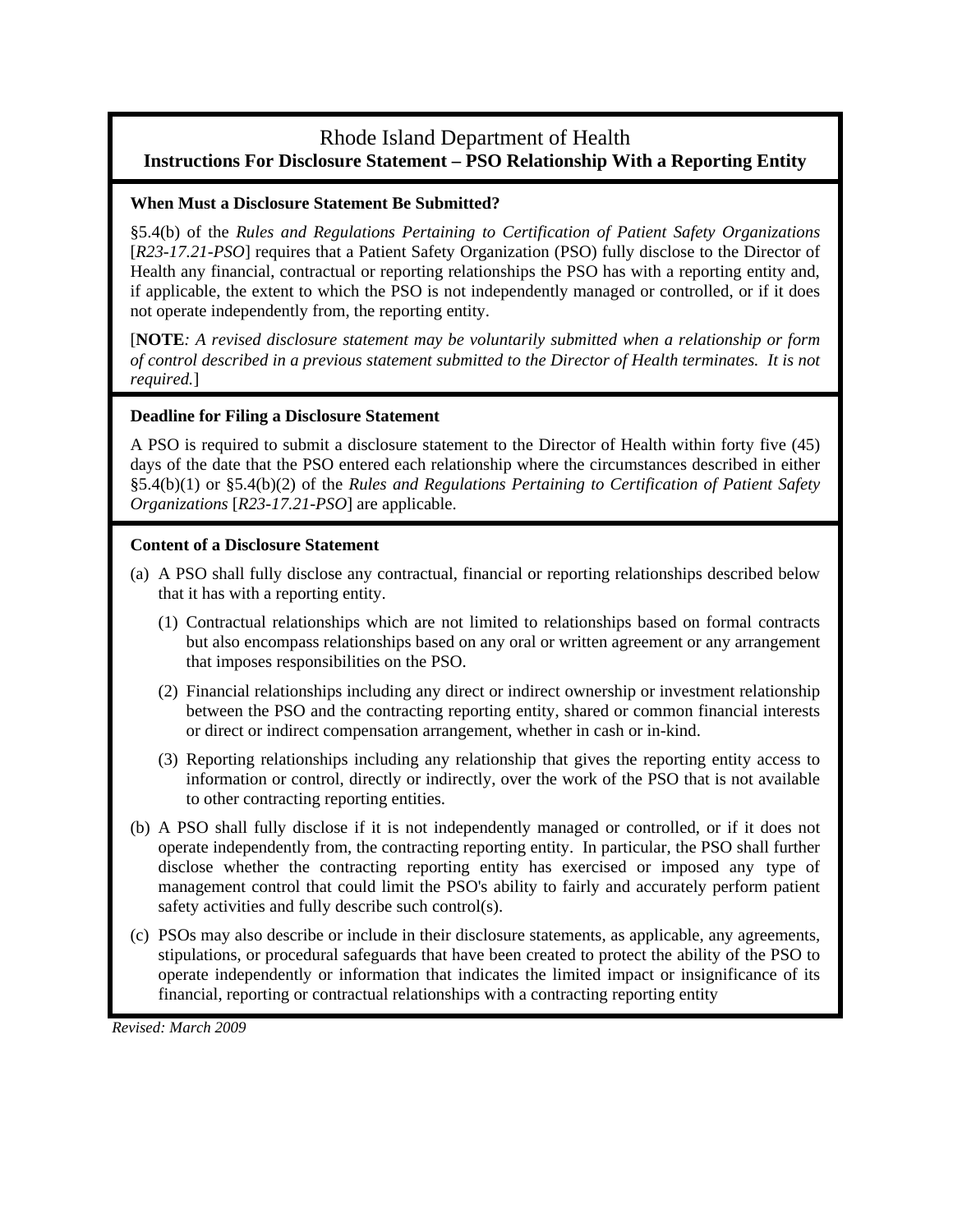| Rhode Island Department of Health<br><b>Disclosure Statement - PSO Relationship With a Reporting Entity</b>                                                                                                                                                                                                                                                                                                                                                                                                                                                                                                                                                                                                              |                                   |  |
|--------------------------------------------------------------------------------------------------------------------------------------------------------------------------------------------------------------------------------------------------------------------------------------------------------------------------------------------------------------------------------------------------------------------------------------------------------------------------------------------------------------------------------------------------------------------------------------------------------------------------------------------------------------------------------------------------------------------------|-----------------------------------|--|
| <b>PSO Name:</b><br><b>PSO#:</b>                                                                                                                                                                                                                                                                                                                                                                                                                                                                                                                                                                                                                                                                                         |                                   |  |
| <b>Name of Reporting Entity:</b>                                                                                                                                                                                                                                                                                                                                                                                                                                                                                                                                                                                                                                                                                         |                                   |  |
| Revision to disclosure statement of:<br><b>Disclosure (check one):</b><br>$\vert$   New                                                                                                                                                                                                                                                                                                                                                                                                                                                                                                                                                                                                                                  |                                   |  |
| <b>AFFIDAVIT AND SIGNATURE</b><br>I am authorized to complete this form and provide required attachments on behalf of the PSO. I<br>have attached a document providing the required disclosures of relationships with reporting entities.<br>I certify, under penalty of perjury, that all statements on this form, and in any attachments to it, are<br>true, complete and correct to the best of my knowledge and belief, and are made in good faith. I<br>also certify that I will submit a revised disclosure statement to the Director of Health within forty-<br>five (45) days of any change that renders this attestation (including descriptive disclosures in<br>attached documents) inaccurate or incomplete. |                                   |  |
| Signature of Authorized Person                                                                                                                                                                                                                                                                                                                                                                                                                                                                                                                                                                                                                                                                                           | Printed Name of Authorized Person |  |
| Date of Signature (MM/DD/YYYY)<br>Title of Authorized Person                                                                                                                                                                                                                                                                                                                                                                                                                                                                                                                                                                                                                                                             |                                   |  |

*Revised: March 2009*